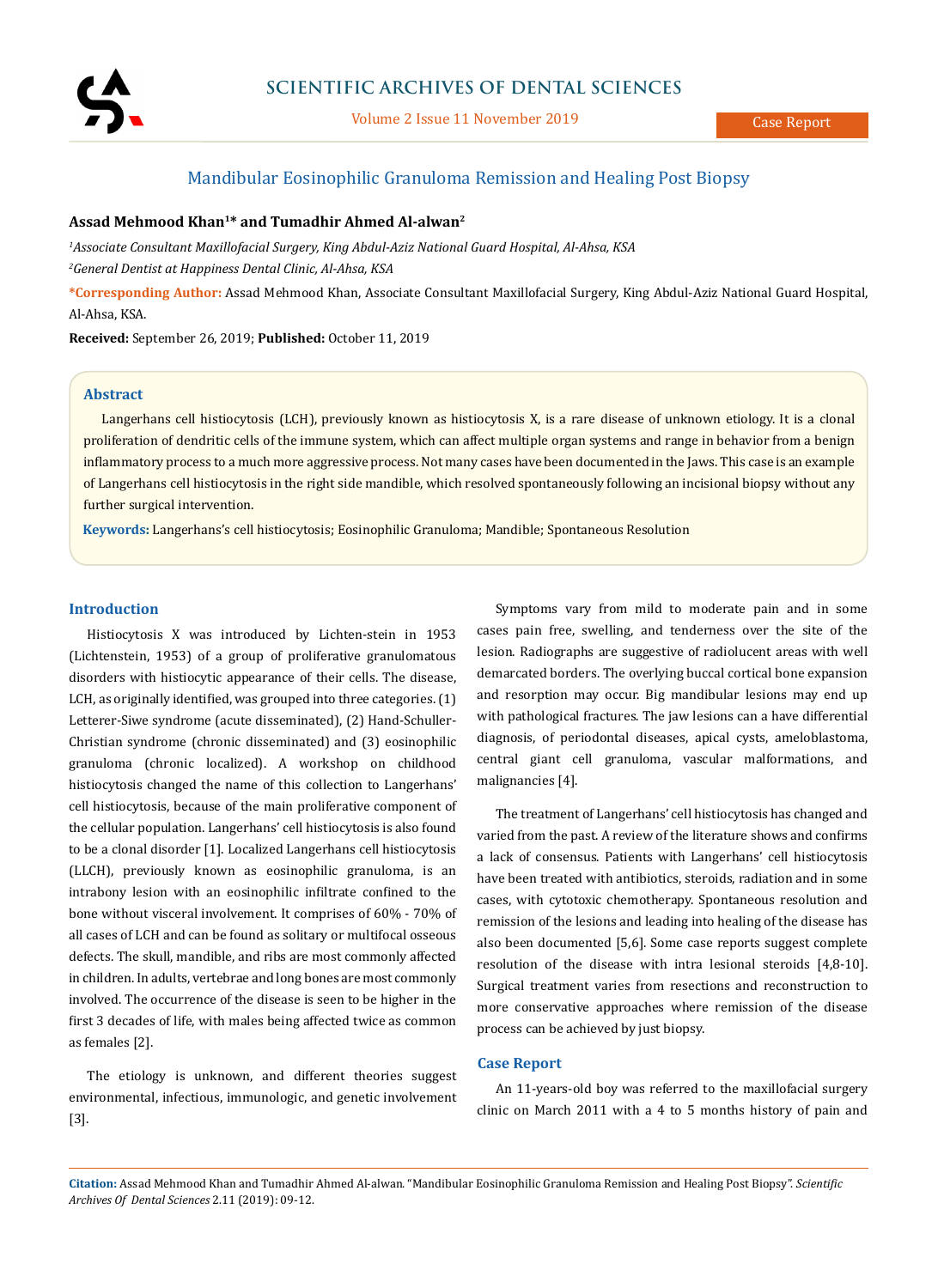tenderness in the posterior mandible. His pain was dull and compressive in character and had recurrent episodes roughly two to three times per week. He also complained of slow growing swelling in the buccal vestibule of posterior mandible.

The patient was previously examined by his dentist in secondary care hospital and was referred to us for assessment and possible treatment. He did not have any systemic diseases, and clinical examination revealed a right mandibular posterior vestibular swelling with buccal cortical expansion extending to the angle of the mandible and ascending ramus. The swelling was tender, nonfluctuant, with no erythema, no trismus, no discharging sinus. Intra orally there was normal mucosal and gingival color. Missing third molars in all quadrant.

Radiographically a mandibular multilocular well defined lesion was seen in the posterior mandible and ascending ramus (Figure 1 and 2).



*Figure 1: A lytic multilocular radiolucent lesion at posterior mandible.*



*Figure 2: Magnified view of OPG of the right side posterior mandible showing lytic multilocular lesion*

An incisional biopsy was performed under General anesthesia consisting of two specimens one having buccal cortical bone with lesion and the other from the lesion itself with minimal curettage.

Histologic examination of the biopsy specimen showed the presence of multinucleated histiocytes, numerous eosinophils, consistent with Langerhans cells, and the features were compatible to eosinophilic granuloma (Figure 3a and 3b). No additional lesions were found elsewhere in the body.



*Figure 3a: Paraffin embedded sections from right mandibular cortical bone Stained with H&E MP: 40X Showing eosinophilic infiltration.*



*Figure 3b: Paraffin embedded H&E stained section of right mandibular swelling showing heavy infiltration with eosinophils MP: 40 X.*

 It was decided that the mandibular lesion would be monitored with OPG scans and should be kept on follow up for at least 2 to 3 years. This decision was undertaken because the mandibular lesion was solitary in nature and there was no systemic involvement. Keeping in mind the knowledge that intra osseous lesions of LCH can heal and resolve spontaneously after taking a biopsy. So, conservative approach was undertaken.

An OPG after 2 year revealed almost complete ossification of the lesion (Figure 4), which was again followed up a year later (Figure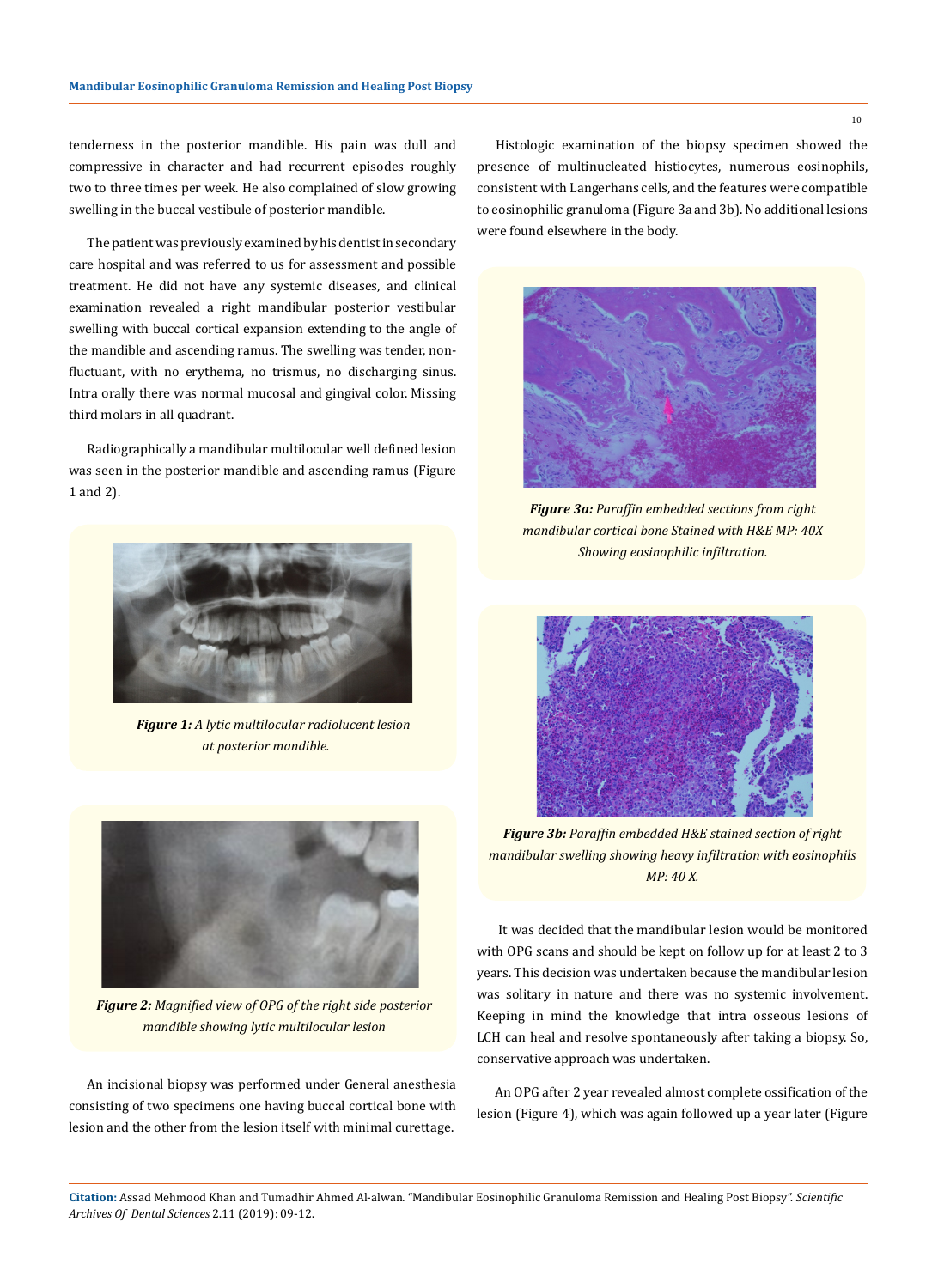5) and showed complete resolution of the lesion along with eruption of right mandibular 2nd molar.



*Figure 4: This OPG is after 2 years of biopsy showing complete resolution of lesion and ossification at right posterior mandible.*



*Figure 5: OPG after 3 years of biopsy. Showing complete resolution and healing of the lesion with eruption of mandibular right second molar.*

### **Discussion**

LCH can present itself in many clinical ways, like unifocal disease (solitary eosinophilic granuloma), multifocal disease (including cases of Hand-Schuller-Christian syndrome) and multifocal multisystem disease including cases of Letterer-Siwe syndrome [11-14]. Prevalence of male to female ratio is 2:1.

Langerhans' cell histiocytosis can be present at any age but usually is common in the young age group. In maxillofacial region, LCH can manifest in a variety of ways including swelling, pain, gingivitis, ulceration, mobility of teeth with periodontal involvement and even pathological fracture [15]. In a study by Angeli., *et al.* 25 patients with head and neck lesions from 4 different centers were reviewed. All the solitary skull and mandibular lesions were treated with biopsy and curettage and showed remission and healing of the disease process [16].

The consensus on solitary bone lesions is that they only require biopsy and curettage. Others report the use of intralesional steroids [9,17]. Spontaneous resolution and regression of the disease process have been reported by several clinicians and reported accordingly [19-21].

The case presented here advocate and affirm the use of conservative approaches to management of solitary bone lesions of the facial skeleton. Also a study from Japan had a similar approach to mandibular lesions [22].

The theory and logic behind spontaneous remission and healing of the lesion is difficult to explain. It can be assumed that curettage and biopsy of the lesions could stimulate and elicit an inflammatory response, ending in the maturation of the Langerhans cells with healing and resolution of lesion.

### **Conclusion**

The case presented in this case report supports the idea that a conservative approach appears to be suitable and reliable in treating solitary bone lesions of LCH. Keeping in mind that all patients need thorough investigation to eliminate involvement of other systems.

## **Bibliography**

- 1. [Willman CL, Busque L, Griffith BB, Favara BE, McClain KL,](https://www.ncbi.nlm.nih.gov/pubmed/8008029)  [Duncan MH, Gilliland DG. Langerhans' cell histiocytosis \(his](https://www.ncbi.nlm.nih.gov/pubmed/8008029)[tiocytosis X\), a clonal proliferative disease. N Engl J Med.](https://www.ncbi.nlm.nih.gov/pubmed/8008029)  [1994;331\(3\):154-160.](https://www.ncbi.nlm.nih.gov/pubmed/8008029)
- 2. [SJ Key, CJ O'Brien, KC Silvester, SJ Crean. Eosinophilic granulo](https://www.ncbi.nlm.nih.gov/pubmed/15113576)[ma: resolution of maxillofacial bony lesions following minimal](https://www.ncbi.nlm.nih.gov/pubmed/15113576)  [intervention: Report of three cases and a review of the litera](https://www.ncbi.nlm.nih.gov/pubmed/15113576)[ture. J Craniomaxillofac Surg. 2004;32\(3\):170-175.](https://www.ncbi.nlm.nih.gov/pubmed/15113576)
- 3. [I Alajbeg, V Vucicevic Boras, R Femenic, A Cekic-Arambasin, M](https://www.sciencedirect.com/science/article/pii/S1741940905000683)  [Anicic, J Kelecicc, IZ Alajbeg. Unrecognized oral manifestations](https://www.sciencedirect.com/science/article/pii/S1741940905000683)  [of Langerhans cell histiocytosis which progressed to systemic](https://www.sciencedirect.com/science/article/pii/S1741940905000683)  [disease. Oral Oncol. 2006;42\(1\):10-13.](https://www.sciencedirect.com/science/article/pii/S1741940905000683)
- 4. [LR Jones, BB Toth, A Cangir. Treatment for solitary eosinophil](https://www.ncbi.nlm.nih.gov/pubmed/2921663)[ic granuloma of the mandible by steroid injection: report of a](https://www.ncbi.nlm.nih.gov/pubmed/2921663)  [case. J Oral Maxillofac Surg. 1989;47\(3\):306-309.](https://www.ncbi.nlm.nih.gov/pubmed/2921663)
- 5. C Nauert, J Zornoza, A Ayala, TS Harle. Eosinophilic granuloma of the jaw: diagnosis and management. Skeletal Radiol. 1983;10:227-235.